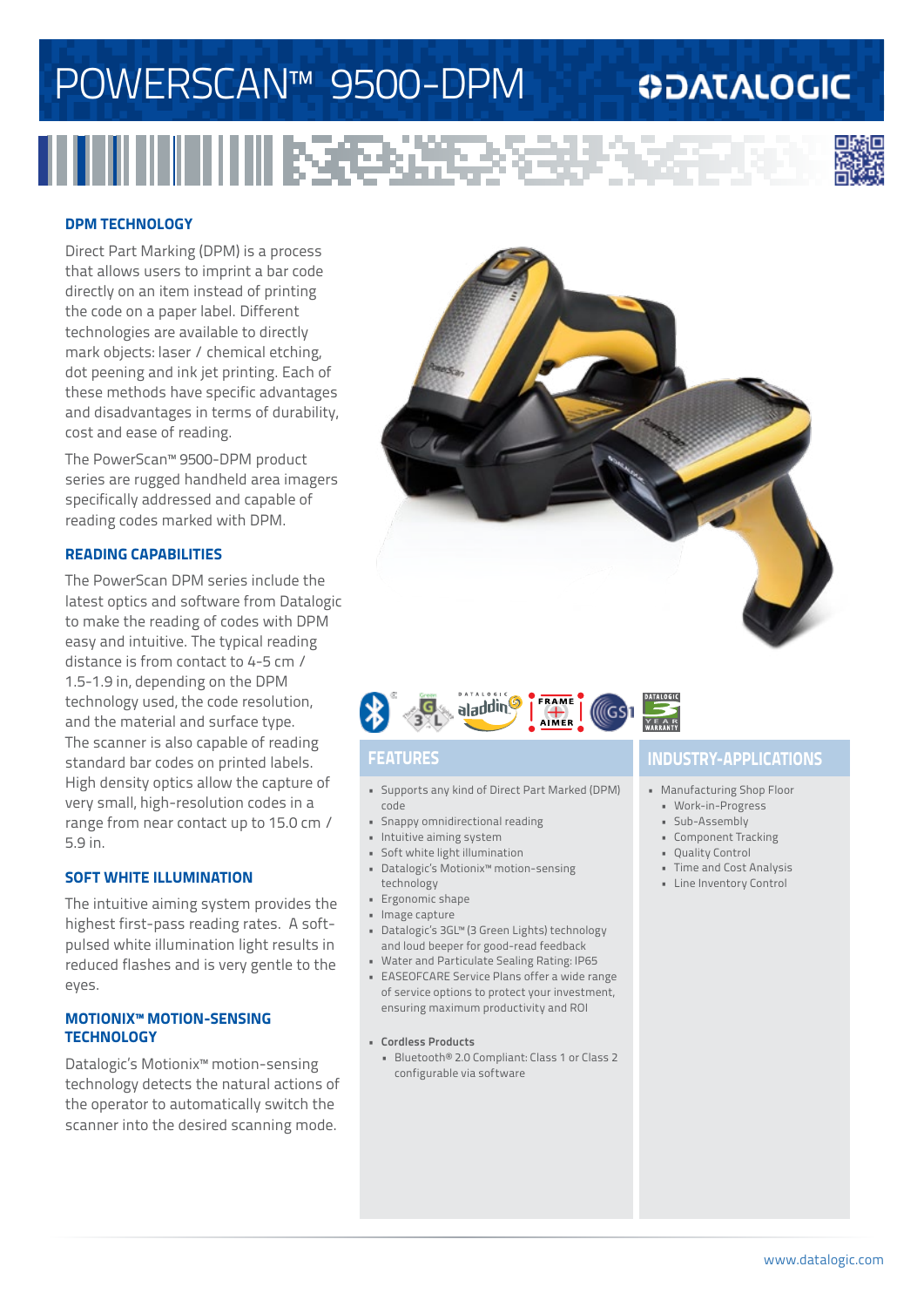# Powerscan™ PD9500-DPM

### **ODATALOGIC**

| <b>DECODING CAPABILITY</b>                                                                   |                                                                                                                                                                                                                                                                                                                                                                                                                          | <b>READING RANGES</b>                                                                                                                                                                                                                                                                                                                                                                                                                                                                                                                     |                                                                                                                                                          |
|----------------------------------------------------------------------------------------------|--------------------------------------------------------------------------------------------------------------------------------------------------------------------------------------------------------------------------------------------------------------------------------------------------------------------------------------------------------------------------------------------------------------------------|-------------------------------------------------------------------------------------------------------------------------------------------------------------------------------------------------------------------------------------------------------------------------------------------------------------------------------------------------------------------------------------------------------------------------------------------------------------------------------------------------------------------------------------------|----------------------------------------------------------------------------------------------------------------------------------------------------------|
| 1D / LINEAR CODES<br>2D CODES<br>POSTAL CODES<br><b>STACKED CODES</b>                        | Autodiscriminates all standard 1D codes<br>including GS1 DataBar <sup>™</sup> linear codes<br>Aztec Code; China Han Xin Code; Data Matrix;<br>MaxiCode; Micro QR Code; QR Code<br>Postnet; Royal Mail Code (RM4SCC)<br>EAN/JAN Composites; GS1 DataBar Composites;<br>GS1 DataBar Expanded Stacked; GS1 DataBar<br>Stacked; GS1 DataBar Stacked Omnidirectional;<br>MacroPDF; MicroPDF417; PDF417; UPC A/E<br>Composites | <b>TYPICAL DEPTH OF FIELD</b><br>Depth of Field ranges on bar codes printed with DPM technology may vary depending on the printing<br>technology, the code type and the resolution of the code. Other factors include the surface material the<br>DPM technology is used on (metal, plastic, shiny or polished, opaque, etc.). The following specs represent<br>standard bar codes that are traditionally printed black on white on paper labels.<br>2 mils<br>2.8 to 6.3 cm / 1.1 to 2.4 in<br>2.5 mils<br>2.5 to 7.8 cm / 0.9 to 3.0 in |                                                                                                                                                          |
|                                                                                              |                                                                                                                                                                                                                                                                                                                                                                                                                          | 5 mils<br>4 mils Data Matrix                                                                                                                                                                                                                                                                                                                                                                                                                                                                                                              | 1.2 to 9.0 cm / 0.4 to 3.5 in<br>2.6 to 5.2 cm / 1.0 to 2.0 in                                                                                           |
| <b>ELECTRICAL</b>                                                                            |                                                                                                                                                                                                                                                                                                                                                                                                                          | 5 mils Data Matrix<br>10 mils Data Matrix                                                                                                                                                                                                                                                                                                                                                                                                                                                                                                 | 2.2 to 7.2 cm / 0.8 to 2.8 in<br>2.0 to 10.5 cm / 0.8 to 4.1 in                                                                                          |
| <b>CURRENT</b><br><b>INPUT VOLTAGE</b>                                                       | Operating (Typical): 350 mA<br>Standby/Idle (Typical): 120 mA<br>$5$ VDC +/-10%                                                                                                                                                                                                                                                                                                                                          | 5 mils PDF<br>10 mils PDF<br>13 mils EAN-13                                                                                                                                                                                                                                                                                                                                                                                                                                                                                               | 1.2 to 9.0 cm / 0.4 to 3.5 in<br>1.0 to 12.5 cm / 0.4 to 4.9 in<br>2.5 to 16.0 cm / 0.9 to 6.3 in                                                        |
| <b>ENVIRONMENTAL</b>                                                                         |                                                                                                                                                                                                                                                                                                                                                                                                                          | <b>SAFETY &amp; REGULATORY</b>                                                                                                                                                                                                                                                                                                                                                                                                                                                                                                            |                                                                                                                                                          |
| AMBIENT LIGHT<br>DROP RESISTANCE                                                             | 0 - 100,000 lux<br>Withstands 50 drops from 2.0 m / 6.6 ft onto a<br>concrete surface                                                                                                                                                                                                                                                                                                                                    | <b>AGENCY APPROVALS</b>                                                                                                                                                                                                                                                                                                                                                                                                                                                                                                                   | The product meets necessary safety and<br>regulatory approvals for its intended use.<br>The Quick Reference Guide for this product can                   |
| ESD PROTECTION (AIR DISCHARGE)<br>HUMIDITY (NON-CONDENSING)<br>PARTICULATE AND WATER SEALING | 20 kV<br>$0 - 95%$<br><b>IP65</b>                                                                                                                                                                                                                                                                                                                                                                                        | ENVIRONMENTAL COMPLIANCE                                                                                                                                                                                                                                                                                                                                                                                                                                                                                                                  | be referred to for a complete list of certifications.<br>Complies to China RoHS; Complies to EU RoHS;<br>Complies to R.E.A.C.H.                          |
| <b>TEMPERATURE</b>                                                                           | Operating: -20 to 50 °C / -4 to 122 °F<br>Storage/Transport: -40 to 70 °C / -40 to 158 °F                                                                                                                                                                                                                                                                                                                                | <b>LASER CLASSIFICATION</b>                                                                                                                                                                                                                                                                                                                                                                                                                                                                                                               | Caution Laser Radiation - Do not stare into beam<br>CDRH Class II; IEC 60825 Class 2                                                                     |
| <b>INTERFACES</b>                                                                            |                                                                                                                                                                                                                                                                                                                                                                                                                          | <b>LED CLASSIFICATION</b>                                                                                                                                                                                                                                                                                                                                                                                                                                                                                                                 | IEC 62471 Class 1 LED                                                                                                                                    |
| <b>INTERFACES</b>                                                                            | RS-232 / USB / Keyboard Wedge Multi-Interface                                                                                                                                                                                                                                                                                                                                                                            | <b>UTILITIES</b>                                                                                                                                                                                                                                                                                                                                                                                                                                                                                                                          |                                                                                                                                                          |
|                                                                                              |                                                                                                                                                                                                                                                                                                                                                                                                                          | DATALOGIC ALADDIN™                                                                                                                                                                                                                                                                                                                                                                                                                                                                                                                        | Datalogic Aladdin configuration program is                                                                                                               |
| PHYSICAL CHARACTERISTICS<br><b>COLORS AVAILABLE</b>                                          | Yellow/Black; Other colors and custom logo<br>options are available for minimum quantity                                                                                                                                                                                                                                                                                                                                 | OPOS / JAVAPOS                                                                                                                                                                                                                                                                                                                                                                                                                                                                                                                            | available for download at no charge.<br>JavaPOS Utilities are available for download at no<br>charge.<br>OPOS Utilities are available for download at no |
| <b>DIMENSIONS</b><br>WEIGHT                                                                  | purchase.<br>21.2 x 11.0 x 7.4 cm / 8.3 x 4.3 x 2.9 in<br>330.0 g / 11.6 oz                                                                                                                                                                                                                                                                                                                                              | REMOTE HOST DOWNLOAD                                                                                                                                                                                                                                                                                                                                                                                                                                                                                                                      | charge.<br>Available on request                                                                                                                          |
|                                                                                              |                                                                                                                                                                                                                                                                                                                                                                                                                          | <b>WARRANTY</b>                                                                                                                                                                                                                                                                                                                                                                                                                                                                                                                           |                                                                                                                                                          |
| <b>READING PERFORMANCE</b>                                                                   |                                                                                                                                                                                                                                                                                                                                                                                                                          | WARRANTY                                                                                                                                                                                                                                                                                                                                                                                                                                                                                                                                  | 3-Year Factory Warranty                                                                                                                                  |
|                                                                                              | DIRECT PART MARKING (DPM) CAPABILITY Codes are readable when marked by laser or<br>chemical etching or ink jet printed; Data Matrix<br>codes are also readable when marked by dot                                                                                                                                                                                                                                        |                                                                                                                                                                                                                                                                                                                                                                                                                                                                                                                                           |                                                                                                                                                          |
| <b>IMAGE CAPTURE</b>                                                                         | peening<br>Graphic Formats: BMP, JPEG, TIFF<br>Greyscale: 256, 16, 2; JPEG, TIFF                                                                                                                                                                                                                                                                                                                                         |                                                                                                                                                                                                                                                                                                                                                                                                                                                                                                                                           |                                                                                                                                                          |
| <b>IMAGER SENSOR</b><br>LIGHT SOURCE                                                         | 864 x 544<br>Aiming: 630 - 680 nm VLD<br>Illumination: White LED reading light                                                                                                                                                                                                                                                                                                                                           |                                                                                                                                                                                                                                                                                                                                                                                                                                                                                                                                           |                                                                                                                                                          |
| PRINT CONTRAST RATIO (MINIMUM)<br>READING ANGLE<br>READING INDICATORS                        | 15%<br>Pitch: +/- 40°; Roll (Tilt): 360°; Skew (Yaw): +/- 40°<br>Beeper (Adjustable Tone and Volume); Datalogic's<br>3GL™ (Three Green Lights) technology and loud<br>beeper for good-read feedback: Datalogic 'Green                                                                                                                                                                                                    |                                                                                                                                                                                                                                                                                                                                                                                                                                                                                                                                           |                                                                                                                                                          |
| RESOLUTION (MAXIMUM)                                                                         | Spot' on the Code; Dual Good Read LEDs<br>1D Codes: 2.5 mil: 2D Codes: 4 mil                                                                                                                                                                                                                                                                                                                                             |                                                                                                                                                                                                                                                                                                                                                                                                                                                                                                                                           |                                                                                                                                                          |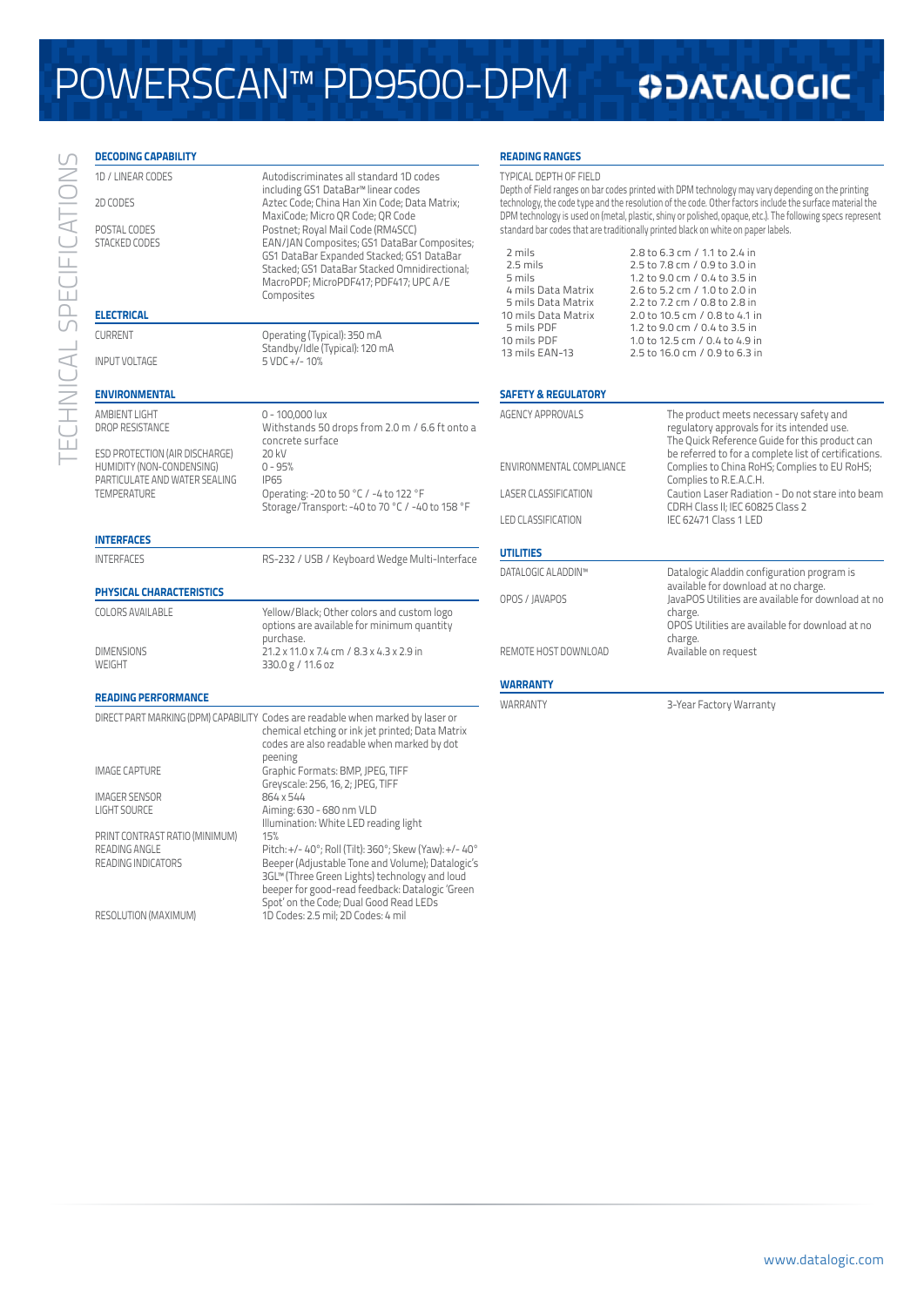# Powerscan™ PBT9500-DPM

## **ODATALOGIC**

| <b>CORDLESS COMMUNICATIONS</b>                                           |                                                                                                                                                                                                    | <b>PHYSICAL CHARACTERISTICS</b>                                                                                                                                                                                                                                                                                                                              |                                                                                                                                                      |  |
|--------------------------------------------------------------------------|----------------------------------------------------------------------------------------------------------------------------------------------------------------------------------------------------|--------------------------------------------------------------------------------------------------------------------------------------------------------------------------------------------------------------------------------------------------------------------------------------------------------------------------------------------------------------|------------------------------------------------------------------------------------------------------------------------------------------------------|--|
| BLUETOOTH WIRELESS TECHNOLOGY<br><b>PROFILES</b>                         | Piconet: Max. Readers per Radio Receiver Using<br>Commercial Dongle: 7; Using Cradle: 4<br>HID (Human Interface Device)                                                                            | <b>COLORS AVAILABLE</b><br><b>DIMENSIONS</b>                                                                                                                                                                                                                                                                                                                 | Yellow/Black<br>Cradle: 24.0 x 10.8 x 9.5 cm / 9.4 x 4.3 x 3.8 in<br>PBT9500: 21.2 x 11.0 x 7.4 cm / 8.3 x 4.3 x 2.9 in                              |  |
|                                                                          | SPP (Serial Port Profile)                                                                                                                                                                          | WEIGHT                                                                                                                                                                                                                                                                                                                                                       | PBT9500: 380.0 g / 13.4 oz                                                                                                                           |  |
| PROTOCOL<br>Bluetooth 2.0 Certified Class 1 or Class 2<br>(Configurable) |                                                                                                                                                                                                    |                                                                                                                                                                                                                                                                                                                                                              |                                                                                                                                                      |  |
| RADIO FREOUENCY                                                          | 2.40 to 2.48 GHz                                                                                                                                                                                   | <b>READING PERFORMANCE</b>                                                                                                                                                                                                                                                                                                                                   |                                                                                                                                                      |  |
| RADIO RANGE (OPEN AIR)                                                   | Class 1: Exceeds 90 m/295 ft<br>Class 2: Exceeds 40 m/131 ft<br>Range distances are measured using the<br>base station. Range with connection to other<br>Bluetooth peripherals may show different | DIRECT PART MARKING (DPM) CAPABILITY                                                                                                                                                                                                                                                                                                                         | Codes are readable when marked by laser or chemical<br>etching or ink jet printed; Data Matrix codes are also<br>readable when marked by dot peening |  |
|                                                                          |                                                                                                                                                                                                    | <b>IMAGE CAPTURE</b>                                                                                                                                                                                                                                                                                                                                         | Graphic Formats: BMP, JPEG, TIFF;<br>Greyscale: 256, 16, 2                                                                                           |  |
|                                                                          | results.                                                                                                                                                                                           | <b>IMAGER SENSOR</b>                                                                                                                                                                                                                                                                                                                                         | 864 x 544                                                                                                                                            |  |
| <b>SECURITY</b>                                                          | Data Encryption; Scanner Authentication                                                                                                                                                            | <b>LIGHT SOURCE</b>                                                                                                                                                                                                                                                                                                                                          | Aiming: 630 - 680 nm VLD<br>Illumination: White LEDs                                                                                                 |  |
|                                                                          |                                                                                                                                                                                                    | PRINT CONTRAST RATIO (MINIMUM)                                                                                                                                                                                                                                                                                                                               | 15%                                                                                                                                                  |  |
| <b>DECODING CAPABILITY</b>                                               |                                                                                                                                                                                                    | READING ANGLE                                                                                                                                                                                                                                                                                                                                                | Pitch: +/- 40°; Roll (Tilt): 360°; Skew (Yaw): +/- 40°                                                                                               |  |
| 1D / LINEAR CODES                                                        | Autodiscriminates all standard 1D codes<br>including GS1 DataBar™ linear codes                                                                                                                     | READING INDICATORS                                                                                                                                                                                                                                                                                                                                           | Beeper (Adjustable Tone and Volume);<br>Datalogic's 3GL™ (Three Green Lights) technology                                                             |  |
| 2D CODES                                                                 | Aztec Code; China Han Xin Code; Data Matrix;                                                                                                                                                       |                                                                                                                                                                                                                                                                                                                                                              | and loud beeper for good-read feedback: Datalogic                                                                                                    |  |
| POSTAL CODES                                                             | MaxiCode; Micro QR Code; QR Code;<br>Australian Post; China Post; IMB; Japanese Post;                                                                                                              | RESOLUTION (MAXIMUM)                                                                                                                                                                                                                                                                                                                                         | 'Green Spot' on the Code, Dual Good Read LEDs<br>1D Codes: 2.5 mil; 2D Codes: 4 mil                                                                  |  |
|                                                                          | KIX Post; Planet Code; Portuguese Post; Postnet;                                                                                                                                                   |                                                                                                                                                                                                                                                                                                                                                              |                                                                                                                                                      |  |
|                                                                          | Royal Mail Code (RM4SCC); Swedish Post;                                                                                                                                                            | <b>READING RANGES</b>                                                                                                                                                                                                                                                                                                                                        |                                                                                                                                                      |  |
| <b>STACKED CODES</b>                                                     | EAN/JAN Composites; GS1 DataBar Composites;<br>GS1 DataBar Expanded Stacked; GS1 DataBar                                                                                                           | <b>TYPICAL DEPTH OF FIELD</b><br>Depth of Field ranges on bar codes printed with DPM technology may vary depending on the printing<br>technology, the code type and the resolution of the code. Other factors include the surface material the<br>DPM technology is used on (metal, plastic, shiny or polished, opaque, etc.). The following specs represent |                                                                                                                                                      |  |
|                                                                          | Stacked; GS1 DataBar Stacked Omnidirectional;                                                                                                                                                      |                                                                                                                                                                                                                                                                                                                                                              |                                                                                                                                                      |  |
|                                                                          | MacroPDF; MicroPDF417; PDF417; UPC A/E<br>Composites                                                                                                                                               |                                                                                                                                                                                                                                                                                                                                                              |                                                                                                                                                      |  |
| <b>ELECTRICAL</b>                                                        |                                                                                                                                                                                                    |                                                                                                                                                                                                                                                                                                                                                              | standard bar codes that are traditionally printed black on white on paper labels.                                                                    |  |
| <b>BATTERY</b>                                                           |                                                                                                                                                                                                    | 2 mils                                                                                                                                                                                                                                                                                                                                                       | 2.8 to 6.3 cm / 1.1 to 2.4 in                                                                                                                        |  |
|                                                                          | Battery Type: Lithium-Ion 2150 mAh<br>Charge Time: External Power: 4 Hours; Host                                                                                                                   | 2.5 mils                                                                                                                                                                                                                                                                                                                                                     | 2.5 to 7.8 cm / 0.9 to 3.0 in                                                                                                                        |  |
|                                                                          | Power: 10 Hours                                                                                                                                                                                    | 5 mils<br>4 mils Data Matrix                                                                                                                                                                                                                                                                                                                                 | 1.2 to 9.0 cm / 0.4 to 3.5 in<br>2.6 to 5.2 cm / 1.0 to 2.0 in                                                                                       |  |
| READS PER CHARGE<br>CRADLE INDICATOR LEDS                                | Continuous Reading: 30,000+<br>Battery Charging (Red); Charge Completed                                                                                                                            | 5 mils Data Matrix                                                                                                                                                                                                                                                                                                                                           | 2.2 to 7.2 cm / 0.8 to 2.8 in                                                                                                                        |  |
|                                                                          | (Green); Power/Data (Yellow)                                                                                                                                                                       | 10 mils Data Matrix<br>5 mils PDF                                                                                                                                                                                                                                                                                                                            | 2.0 to 10.5 cm / 0.8 to 4.1 in                                                                                                                       |  |
| <b>CURRENT</b>                                                           | Charging (Typical): External Power: 800 mA @ 10                                                                                                                                                    | 10 mils PDF                                                                                                                                                                                                                                                                                                                                                  | 1.2 to 9.0 cm / 0.4 to 3.5 in<br>1.0 to 12.5 cm / 0.4 to 4.9 in                                                                                      |  |
| OPERATING (TYPICAL)                                                      | VDC; POT: 500 mA @ 5 VDC<br>150 mA @ 10 VDC                                                                                                                                                        | 13 mils EAN-13                                                                                                                                                                                                                                                                                                                                               | 2.5 to 16.0 cm / 0.9 to 6.3 in                                                                                                                       |  |
| <b>INPUT VOLTAGE</b>                                                     | External Power: 10-30 VDC; POT: 5 VDC +/- 10%                                                                                                                                                      | <b>SAFETY &amp; REGULATORY</b>                                                                                                                                                                                                                                                                                                                               |                                                                                                                                                      |  |
| <b>ENVIRONMENTAL</b>                                                     |                                                                                                                                                                                                    | <b>AGENCY APPROVALS</b>                                                                                                                                                                                                                                                                                                                                      | The product meets necessary safety and                                                                                                               |  |
| AMBIENT LIGHT                                                            | 0 - 100,000 lux                                                                                                                                                                                    |                                                                                                                                                                                                                                                                                                                                                              | regulatory approvals for its intended use. The<br>Quick Reference Guide for this product can be                                                      |  |
| DROP RESISTANCE                                                          | Cradle: Withstands 50 drops from 1.2 m / 6.6 ft                                                                                                                                                    |                                                                                                                                                                                                                                                                                                                                                              | referred to for a complete list of certifications.                                                                                                   |  |
|                                                                          | onto a concrete surface                                                                                                                                                                            | ENVIRONMENTAL COMPLIANCE                                                                                                                                                                                                                                                                                                                                     | Complies to China RoHS; Complies to EU RoHS;                                                                                                         |  |
|                                                                          | PBT9500-DPM: Withstands 50 drops from 2.0 m<br>/ 3.9 ft onto a concrete surface                                                                                                                    | <b>LASER CLASSIFICATION</b>                                                                                                                                                                                                                                                                                                                                  | Complies to R.E.A.C.H.<br>Caution Laser Radiation - Do not stare into beam                                                                           |  |
| ESD PROTECTION (AIR DISCHARGE)                                           | 20 kV                                                                                                                                                                                              |                                                                                                                                                                                                                                                                                                                                                              | CDRH Class II: IEC 60825 Class 2                                                                                                                     |  |
| HUMIDITY (NON-CONDENSING)                                                | 95%                                                                                                                                                                                                | <b>LED CLASSIFICATION</b>                                                                                                                                                                                                                                                                                                                                    | IEC 62471 Class 1 LED                                                                                                                                |  |
| PARTICULATE AND WATER SEALING<br><b>TEMPERATURE</b>                      | <b>IP65</b><br>Operating: -20 to 50 °C / -4 to 122 °F                                                                                                                                              |                                                                                                                                                                                                                                                                                                                                                              |                                                                                                                                                      |  |
|                                                                          | Battery Charging: 0 to 45 °C / -32 to 113 °F                                                                                                                                                       | <b>UTILITIES</b>                                                                                                                                                                                                                                                                                                                                             |                                                                                                                                                      |  |
| STORAGE/TRANSPORT                                                        | -40 to 70 °C / -40 to 158 °F                                                                                                                                                                       | DATALOGIC ALADDIN™                                                                                                                                                                                                                                                                                                                                           | Datalogic Aladdin configuration program is<br>available for download at no charge                                                                    |  |
|                                                                          |                                                                                                                                                                                                    | OPOS / JAVAPOS                                                                                                                                                                                                                                                                                                                                               | JavaPOS Utilities are available for download at no                                                                                                   |  |
| <b>INTERFACES</b>                                                        |                                                                                                                                                                                                    |                                                                                                                                                                                                                                                                                                                                                              | charge; OPOS Utilities are available for download                                                                                                    |  |
| <b>INTERFACES</b>                                                        | Keyboard Wedge RS-232; RS-485;<br>USB: OEM USB; USB COM; USB HID Keyboard                                                                                                                          | REMOTE HOST DOWNLOAD                                                                                                                                                                                                                                                                                                                                         | at no charge<br>Available on request                                                                                                                 |  |
|                                                                          |                                                                                                                                                                                                    |                                                                                                                                                                                                                                                                                                                                                              |                                                                                                                                                      |  |

#### **Warranty**

WARRANTY **3-Year Factory Warranty**